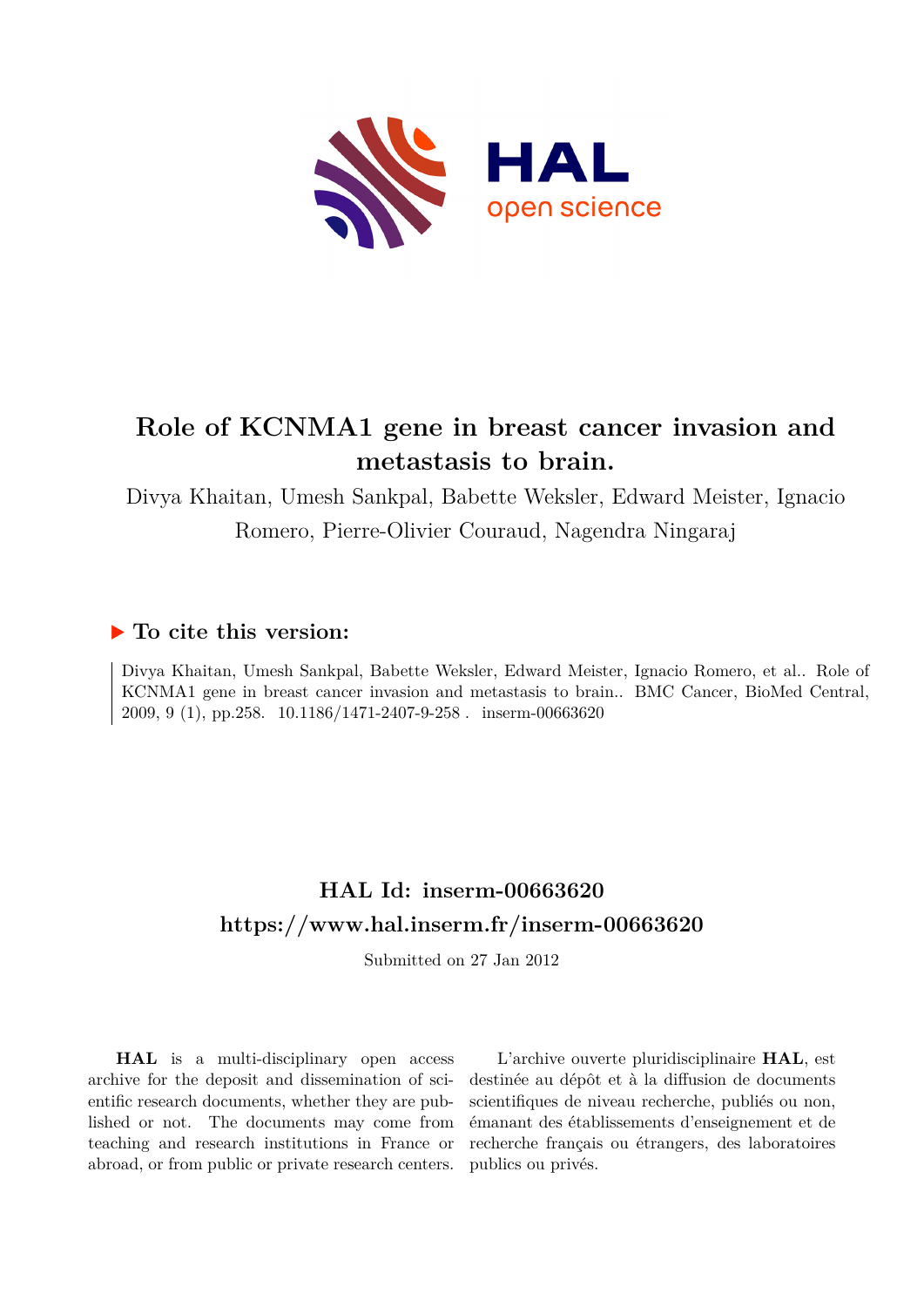# Research article **Contract Contract Contract Contract Contract Contract Contract Contract Contract Contract Contract Contract Contract Contract Contract Contract Contract Contract Contract Contract Contract Contract Contra**

# **Role of** *KCNMA1* **gene in breast cancer invasion and metastasis to brain**

Divya Khaitan<sup>1</sup>, Umesh T Sankpal<sup>1</sup>, Babette Weksler<sup>2</sup>, Edward A Meister<sup>3</sup>, Ignacio A Romero<sup>4</sup>, Pierre-Olivier Couraud<sup>5</sup> and Nagendra S Ningaraj<sup>\*1</sup>

Address: <sup>1</sup>Department of Laboratory Oncology Research, Curtis and Elizabeth Anderson Cancer Institute, Hoskins Center for Biomedical Research, Savannah, Georgia 31404, USA, <sup>2</sup>Weill Medical College of Cornell University, Division of Hematology-Oncology 1300 York Avenue, New York, NY 10065, USA, <sup>3</sup>Clinical Research and Medical Education Department, Savannah, Georgia, USA, <sup>4</sup>Department of Sciences, The Open University, Walton Hall, Milton Keynes, UK and <sup>5</sup>Department of Cell Biology, Institut Cochin, 22 rue Mechain, 75015 Paris, France

Email: Divya Khaitan - divyakh@rediffmail.com; Umesh T Sankpal - sankpum1@memorialhealth.com; Babette Weksler - babette@med.cornell.edu; Edward A Meister - MeistEd1@memorialhealth.com; Ignacio A Romero - i.romero@open.ac.uk; Pierre-Olivier Couraud - couraud@cochin.inserm.fr; Nagendra S Ningaraj\* - nningaraj@yahoo.com

\* Corresponding author

Published: 29 July 2009

*BMC Cancer* 2009, **9**:258 doi:10.1186/1471-2407-9-258

[This article is available from: http://www.biomedcentral.com/1471-2407/9/258](http://www.biomedcentral.com/1471-2407/9/258)

© 2009 Khaitan et al; licensee BioMed Central Ltd.

This is an Open Access article distributed under the terms of the Creative Commons Attribution License [\(http://creativecommons.org/licenses/by/2.0\)](http://creativecommons.org/licenses/by/2.0), which permits unrestricted use, distribution, and reproduction in any medium, provided the original work is properly cited.

Received: 21 October 2008 Accepted: 29 July 2009

#### **Abstract**

**Background:** The prognosis for patients with breast tumor metastases to brain is extremely poor. Identification of prognostic molecular markers of the metastatic process is critical for designing therapeutic modalities for reducing the occurrence of metastasis. Although ubiquitously present in most human organs, large-conductance calcium- and voltage-activated potassium channel  $(BK_{Ca})$  channels are significantly upregulated in breast cancer cells. In this study we investigated the role of *KCNMA1* gene that encodes for the pore-forming  $\alpha$ -subunit of BK<sub>Ca</sub> channels in breast cancer metastasis and invasion.

**Methods:** We performed Global exon array to study the expression of *KCNMA1* in metastatic breast cancer to brain, compared its expression in primary breast cancer and breast cancers metastatic to other organs, and validated the findings by RT-PCR. Immunohistochemistry was performed to study the expression and localization of BK<sub>Ca</sub> channel protein in primary and metastatic breast cancer tissues and breast cancer cell lines. We performed matrigel invasion, transendothelial migration and membrane potential assays in established lines of normal breast cells (MCF-10A), non-metastatic breast cancer (MCF-7), non-brain metastatic breast cancer cells (MDA-MB-231), and brain-specific metastatic breast cancer cells (MDA-MB-361) to study whether BK<sub>Ca</sub> channel inhibition attenuates breast tumor invasion and metastasis using *KCNMA1* knockdown with siRNA and biochemical inhibition with Iberiotoxin (IBTX).

**Results:** The Global exon array and RT-PCR showed higher *KCNMA1* expression in metastatic breast cancer in brain compared to metastatic breast cancers in other organs. Our results clearly show that metastatic breast cancer cells exhibit increased BK $_{Ca}$  channel activity, leading to greater invasiveness and transendothelial migration, both of which could be attenuated by blocking *KCNMA1*.

**Conclusion:** Determining the relative abundance of BK<sub>Ca</sub> channel expression in breast cancer metastatic to brain and the mechanism of its action in brain metastasis will provide a unique opportunity to identify and differentiate between low grade breast tumors that are at high risk for metastasis from those at low risk for metastasis. This distinction would in turn allow for the appropriate and efficient application of effective treatments while sparing patients with low risk for metastasis from the toxic side effects of chemotherapy.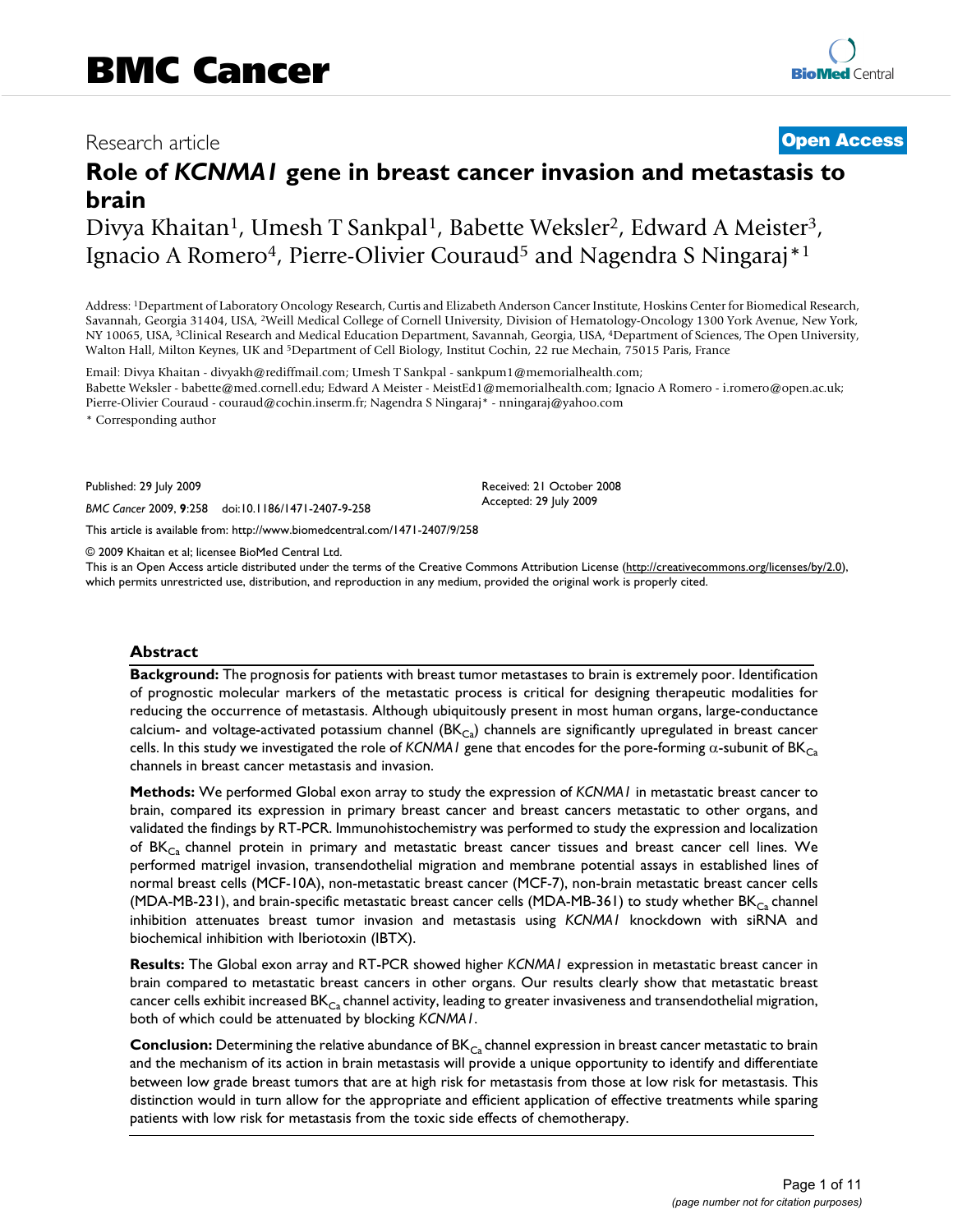# **Background**

A significant number of patients in the U.S with metastatic brain tumors face a dismal prognosis and high mortality. Increasing numbers of breast cancer patients are being diagnosed with brain metastases, possibly as a result of the emergence of targeted and aggressive systemic cancer therapy. In overall frequency, breast cancers and lung cancers are by far the most common cancers that metastasize to brain [1,2]. Brain metastasis generally arises in women diagnosed with aggressive breast cancer or in men with advanced lung cancer. The actual incidence of brain metastases is not precisely known, however studies suggest that 6–16% of patients with metastatic breast cancer develop brain metastases during their lifetime. Furthermore, autopsy studies have reported brain metastases in 18–30% of patients dying ofbreast cancer [3]. The majority of women who develop brain metastases have presented with debilitating neurological symptoms, and have undergone aggressive treatment for stage IV disease [4-6]. Although brain metastasis is the leading cause of breast cancer death, its pathogenesis is poorly understood and the predictors of breast metastasis to brain are yet to be characterized.

Accumulating evidence suggests that human epidermal growth factor receptor 2 (HER2) overexpression and consequent trastuzumab (Herceptin)-based therapy might be associated with a higher rate of brain metastases [7]. Retrospective studies in the U.S. in women with HER2 overexpressing breast cancer receiving trastuzumab-based treatment have indicated that approximately one-third of patients had developed brain metastases [7-9]. Palmeri et al. suggested that HER2 overexpression increases metastatic outgrowth of breast cancer cells in the brain [10], and that HER2 overexpression might be a predictor of asymptomatic, occult brain cancer. Therefore, it is extremely important to study the genetic changes in breast cancer cells that lead to brain metastasis and to develop specific targeted molecular agents. Many genetic aberrations are reported in human breast cancers, including altered splice variants and loss of genomic imprinting. Specifically, altered  $BK_{Ca}$  channels, which respond to changes in intracellular calcium and membrane potential, are described in a wide variety of tumor cell types. For example, Huang [11] reported that p21ras plays a pivotal role in controlling oncogenic transformation [12], and with its immediate downstream target, Raf kinase, is required for the induction of  $BK_{Ca}$  channels. Although ubiquitously present in most human organs, the pore forming α-subunit of the  $BK_{Ca}$  channel is encoded by the *KCNMA1* gene, and is significantly unregulated and altered in cancer cells. In human glioma cells, up-regulation and constitutive activation of the *KCNMA1* gene and its alternate splice variants are correlated with increased malignancy [13]. Up-regulation of  $BK_{Ca}$  channels was

shown to be a novel mechanism for the malignant phenotype of human tumor cells [14]. However, in osteosarcoma, *KCNMA1* was shown to have antitumor property, suggesting that *KCNMA1* may have diverse roles in different tumor types [15].

In the present study, our results from global exon array analysis showed higher expression of *KCNMA1* in metastatic breast cancers located in brain than in metastatic breast cancers in other organs. This observation prompted us to investigate the potential for invasiveness and brain metastasis of *KCNMA1* expression in normal breast cells (MCF-10A), non-metastatic breast cancer (MCF-7), nonbrain metastatic breast cancer cells (MDA-MB-231), and brain specific metastatic breast cancer cells (MDA-MB-361). Our results clearly show that metastatic breast cancer cells exhibit increased  $BK_{Ca}$  channel activity, leading to greater invasion and transendothelial migration. We showed that the invasion and transendothelial migration of breast cancer cells can be attenuated by blocking  $BK_{Ca}$ channel activity. Therefore, determining the relative abundance of *KCNMA1* in breast cancer metastases to brain and understanding its role in brain metastasis may allow us to target *KCNMA1* for its prognostic and possibly therapeutic potential.

# **Methods**

## *Cell lines and patient tissue samples*

Established cell lines representing normal breast (MCF-10A), non-metastatic breast cancer (MCF-7, ER positive), non-brain metastatic breast cancer (MDA-MB-231, ER negative), and brain-specific metastatic breast cancer (MDA-MB-361, ER positive) were obtained from the American Type Culture Collection (Manassas, VA) and maintained as per ATCC guidelines. The established human brain microvasculature endothelial cell line (HCMEC/D3) of normal brain endothelial phenotype, kindly provided by Dr. Weksler (Weill Medical College, Cornell University, NY), was used to study transendothelial migration of the breast cancer cell lines [16]. Normal breast and breast tumor tissues were obtained from Memorial Health University Medical Center (MHUMC) and Comprehensive Human Tissue Network, University of Alabama according to the protocol approved by MHUMC Institutional Review Board.

## *Exon Array*

Total RNA from exponentially growing breast cancer cell lines was extracted and purified using TRIzol reagent (Invitrogen) and RNeasy columns (Qiagen). Single-stranded cDNA was generated from the amplified cRNA with the WT cDNA Synthesis Kit (Affymetrix), fragmented and labeled with the WT Terminal Labeling Kit (Affymetrix). Samples were hybridized with GeneChip Human Exon 1.0 ST Arrays (Affymetrix) and scanned at the Memorial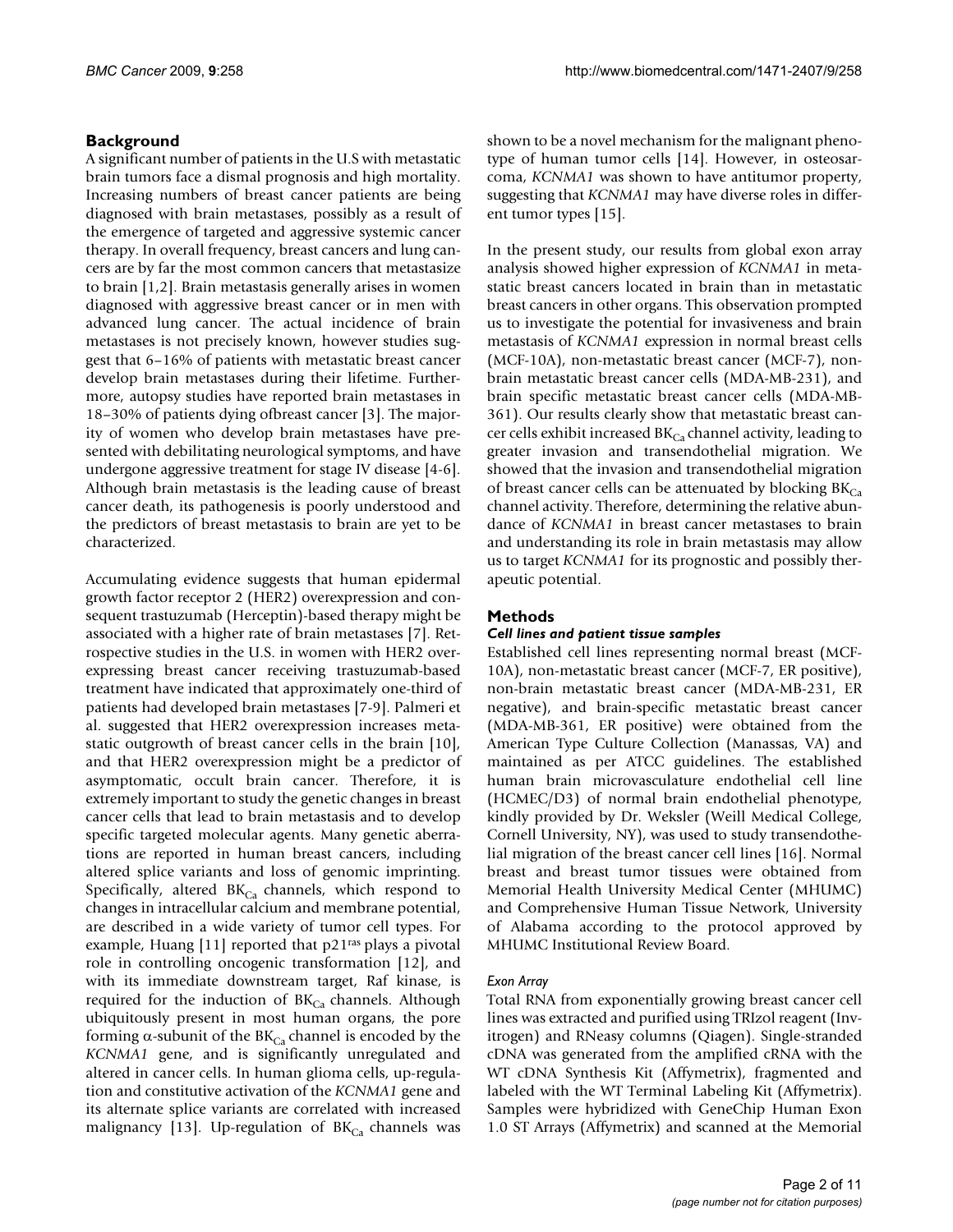Health University Medical Center Genomics Core Facility. Intensity values were deposited with the GEO database <http://www.ncbi.nlm.nih.gov/geo>under the accession number GSE17019. Data was subjected to background correction and normalized using Expression Console (Affimetrix). Gene level expression values (probeset intensity analysis) were derived using RMA algorithm using core annotation level for transcripts. Exon array data was further analyzed using Partek Genomic Suite 6.4 software (Partek Inc., St. Louis, MO). Gene-level data was then filtered to include only those probesets that are in the 'core' meta-probe list, which represents RefSeq genes and full-length GenBank mRNAs. Analysis of Variance (ANOVA) and multi test correction for P-values in Partek Genomic Suite were used to identify differentially expressed genes, using tissue type (primary versus metastatic tissue) as the candidate variable in the ANOVA model to obtain metastatic specific genes.

### *RNA extraction and PCR*

Total RNA was extracted from cells which were 75% confluent and from the frozen tissues disrupted using a dounce homogenizer and extracted with TRIzol. The concentration of RNA was determined using a NanoDrop Spectrophotometer (NanoDrop Technologies, USA). cDNA for RT-PCR was generated by the SuperScript™ First-Strand Synthesis System according to manufacturer's instructions (Invitrogen). PCR was carried out in a total volume of 20 μl, containing 0.2 mM dNTPs, 1 mM MgCl<sub>2</sub> and 1 Unit of AmpliTaq Gold DNA Polymerase (Applied Biosystem). Thirty two amplification cycles were performed (Applied Biosystem Thermal Controller), using a denaturing temperature of 95°C for 20 sec, an annealing temperature of 58°C for 30 seconds, and primer extension at 72°C for 20 sec. Each amplification experiment also included two negative PCR controls, a no-RNA control from reverse transcription procedures and a no-cDNA water control. Following amplification, 20 μl of the samples were separated via electrophoresis on a 2% agarose gel. The primers used for amplification of  $BK_{Ca}$  channel were – (5'-TGCAAAGGAG GTTATAAAGTTACG-3' and 5'- ATTTCACAAAAGTTTTCACAAGGAC-3').

## *BKCa channel expression and localization in cell lines*

Immunostaining of  $BK_{Ca}$  channel protein was performed on paraformaldehyde fixed cells, which were permeabilized with 0.05% Triton-X 100 in Phosphate buffer saline (PBS) for 8 min on ice. After washes with PBS, cells were incubated with primary antibody (Santa Cruz Biotechnology, Inc., Santa Cruz, CA) diluted 1:400 in PBS containing 1% horse serum, 2% bovine serum albumin (BSA), and 0.05% Triton-X 100 for 30–45 minutes at 4°C. Cells were then washed with PBS containing 1% horse serum and 2% BSA, and incubated with fluorescein isothiocyanate (FITC)-labeled goat anti-rabbit IgG1 secondary antibody

(Sigma) diluted 1:500 in PBS containing 1% horse serum, 2% BSA, and 0.05% Triton-X 100 for 60 min at 4 °C. BK $_{Ca}$ channel green (FITC) fluorescence was recorded for a minimum of 5,000 events using a Guava flow cytometer. Images for localization of  $BK_{Ca}$  channel protein were acquired using a Nikon Eclipse TE 2000U inverted microscope fitted with a fluorescence filter for FITC, Photometrics coolsnap HQ2 charge couple device camera, and Metamorph software.

# *BKCa channel expression and localization in tumor tissues*

To test immunohistochemical expression of  $BK_{Ca}$  channel α subunit protein, either fresh-frozen or paraffin-embedded tissues (breast metastasis to brain and one primary breast cancer tissue) were used. Fresh-frozen tumor specimens stored at -80°C were embedded in OCT (Tissue-Tek, Miles Laboratories, Elkhart, IN). Cryostat sections were cut at 10–12 μm thickness, mounted on lysine-coated glass slides, and fixed for 10 min at 4°C in 4% formaldehyde. This step was followed by a 5 minute rinse with PBS at pH 7.3. Slides were then blocked in blocking buffer (1% horse serum, 2% BSA, and 0.05% Triton-X 100) for 1 hour at 4°C to decrease nonspecific IgG binding. The sections were next incubated in a humid chamber at 4°C overnight with the primary antibodies, anti- $BK_{Ca}$  channel (rabbit) (Santa Cruz Biotechnology, Inc., Santa Cruz, CA) diluted 1:1000 in blocking buffer, or with PBS as a negative control. After 2 washes with PBS, the slides were stained with anti rabbit FITC conjugated secondary antibody.

To study  $BK_{Ca}$  channel immunoreactivity in paraffinembedded tumor specimens, sections were deparaffinized with three washes in xylene for 5 minutes each followed by rehydration with decreasing concentrations of ethanol. Following this, sections were heated in a water bath (30 minutes at 80°C) in citrate buffer for antigen retrieval. Then, they were washed in phosphate-buffered saline for 10 minutes and incubated with blocking buffer for 1 hour before the slides were incubated overnight at 4°C with the primary antibody rabbit anti- $BK_{Ca}$  channel diluted as above in blocking buffer or with PBS as a negative control. After 2 washes with PBS, the localization of  $BK_{Ca}$  channels in the tissue sections was studied after staining with anti rabbit FITC conjugated secondary antibody.

Hematoxylin and eosin staining: Cryosections of breast tumors were stained with hematoxylin and eosin and examined by light microscopy.

#### *siRNA studies*

The functional activity and biological role of *KCNMA1* in breast cancer cells was studied by transiently knocking down the *KCNMA1* gene using an Ambion Silencer siRNA transfection II kit. Transfection complexes were prepared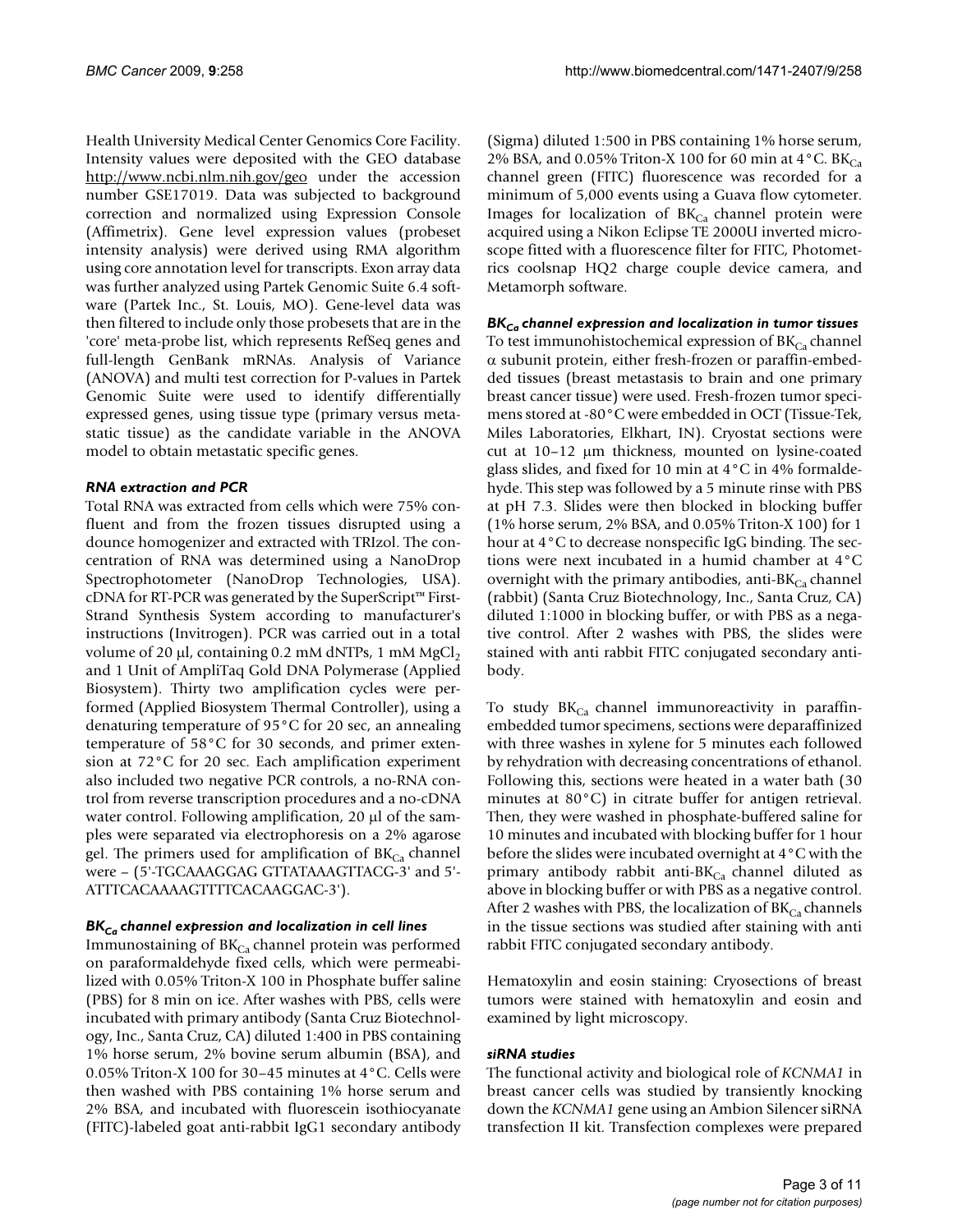in Opti-MEM serum-free medium (Invitrogen) by mixing 0.3 μL of siPORT NeoFX Transfection Reagent (Ambion) and 30 nM of siRNA (silencer pre designed siRNA AM16708A from Ambion). Breast cancer cells (8000 cells/ well) were plated in 96-well plates simultaneously with addition of transfection complexes for membrane potential assays while 6-well plates (45,000 cells/well) were used for other studies. Cells were incubated for 72 h, and subsequently used for various assays.

### *Membrane Potential Assay*

The functional activity of  $BK_{Ca}$  channels in breast cancer cells was measured using the FLIPR Membrane Potential Assay Kit on the FLEXstation (Molecular Devices, Sunnyvale, CA) as described previously [17]. This kit provided a fast, simple and consistent mix-and read procedure and has the potential to examine the functional characteristics of ion channels using changes in fluorescence. The  $BK_{Ca}$ channel is one such ion channel, whose activation results in increase of membrane potential due to the opening of a K<sup>+</sup>-permeant, cation-selective channel leading to a decrease in fluorescence. Briefly, the cells were seeded in sterile, clear flat bottom, 96-well plates (Corning Inc., MA) at a density of  $4 \times 10^4$  cells/well and cultured to achieve a monolayer within 48 hr. The monolayer of cells was incubated with the membrane potential assay reagents for 30 min before loading the test compounds. The anionic potentiometric dye that traverses between cells and extracellular solution in a membrane potentialdependent manner serves as an indicator of voltage changes across the cell membrane. Dose response studies were performed with 0 to 100 μM 1-(5-chloro-2-hydroxyphenyl)-5-trifluoromethyl-1,3-dihydro-2-benzimidazol-2-one (NS-004) (Neurosearch NA, Denmark) with or without Iberiotoxin (IBTX; 10 nM) (Sigma, St. Louis, MO). The FLEXstation was set up using the following parameters: excitation: 530 nm, emission: 565 nm and emission cut off: 550 nm wavelenghs. Observations and

## *Matrigel Invasion*

004 and IBTX.

BD BioCoat™ growth factor reduced insert plates (Matrigel™ Invasion Chamber 12 well plates) were prepared by rehydrating the BD Matrigel™ matrix coating in the inserts with 0.5 ml of culture medium for two hours at 37°C. The rehydration solution was carefully removed from the inserts, 0.75 ml DMEM containing chemoattractant (1%FBS) was added to the lower wells of the plate, and 0.5 ml of cell suspension (2.5  $\times$  10<sup>4</sup> cells, in serum-free medium containing 0.1%BSA) was added to each insert well. For invasion inhibition assays IBTX (10 nM) was added to the cell culture medium in both upper and lower chambers along with cells and chemo-attractant solution. Cells transiently transfected with siRNA for

recordings were made for 300 seconds after adding NS-

the *KCNMA1* gene was also plated to confirm our results obtained with IBTX. Untreated cells were included as migration controls, were used without rehydration. Invasion assay plates were incubated for 20–22 hours at 37°C. Following incubation, the non-invading cells were removed by scrubbing the upper surface of the insert. The cells on the lower surface of the insert were stained with crystal violet and each transwell membrane mounted on a microscopic slide for visualization and analysis. The number of tumor cells that had migrated from the upper to the lower side of the filter was counted by an individual blinded for the study using a phase-contrast microscope in the central area of the filter. Data are expressed as the percent invasion through the membrane relative to the migration through the control membrane.

% invasion = Mean number of treated cells invading through the matrigel insert membrane/Mean number of untreated cells migrating through membrane

#### *Transendothelial Migration*

The invasion of cancer cells through a monolayer of brain endothelial cells is considered to represent the trans-cellular migration activity of the cancer cells. Basic insights into metastasis to brain have been obtained through experiments using human umbilical vein endothelial cells (HUVECs). However, endothelial cells from different vascular beds are uniquely adapted to meet the demands of the underlying tissues [18], and data from HUVECs are not directly applicable to breast tumor cell interaction with endothelial cells at the blood brain barrier (BBB). In this regard, differences between HBMVECs (human brain microvscular endothelial cells) and HUVECs have been reported [18]. We therefore used HCMEC/D3 cells, which are derived from human brain microvasculature to study transendothelial migration of breast tumor cells to brain. HCMEC/D3 cells were seeded at a density of  $2 \times 10^5$  cells/ dish on 35-mm plastic culture dishes coated with collagen and allowed to grow for 4 days to form a confluent monolayer. After the monolayer of HCMEC/D3 has been rinsed once with fresh culture medium, NS-004, IBTX and siRNA- treated breast cancer cells were seeded on top of the HCMEC/D3 at a density of  $5 \times 10^4$  cells/dish. Following co-incubation for 16 hourat 37°C, non-adherent cells were removed by aspiration and the remaining cell layer was fixed in 10% formalin in PBS. The number of cancer cells that had penetrated the monolayer as well as cancer cell colonies (collectively called invasion foci) was counted under a phase-contrast microscope in 16 different visual fields. Data were expressed as percentage migration of treated breast cancer cells compared with migration of untreated controls, presumably metastatic to brain since the cancer cells were co-cultured with human brain microvascular endothelial cells.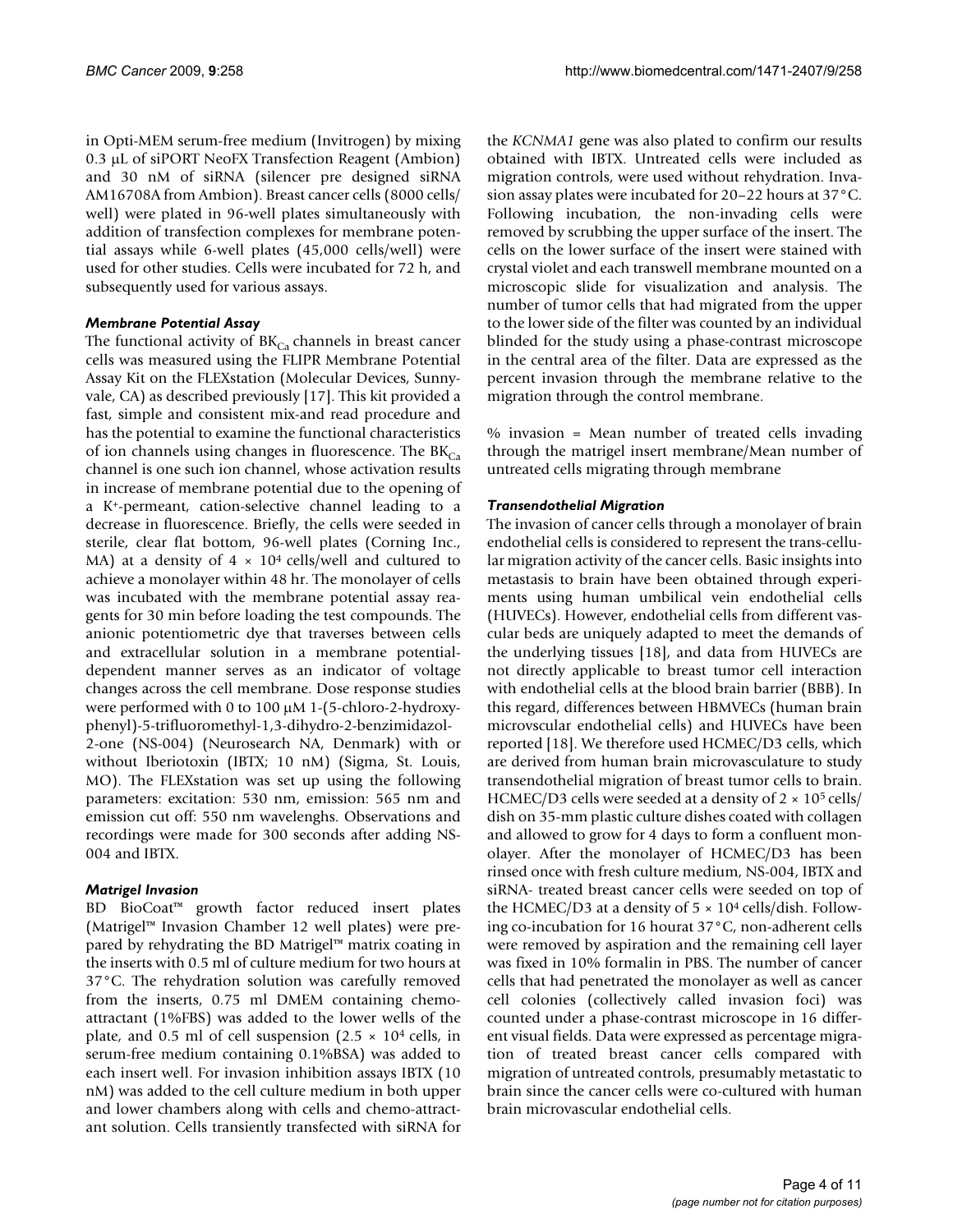

**Figure 1** 

**Expression of** *KCNMA1* **gene using Affymetrix Genechip Exon Array**. mRNA expression of *KCNMA1* was significantly enhanced in the MDA-MB-361 (brain metastatic) cancer cell line as compared to the MCF-7 (non metastatic) and MDA-MB-231 (systemic metastatic) cell lines. MCF-7 (P < 0.0002) and MDA-MB-361(\*P < 0.0001), (n = 3 per cell line).

## **Results**

#### *Exon array and PCR*

The data obtained by the GeneChip Exon array (Affymetrix) demonstrated that the *KCNMA1* gene was overexpressed in breast cancer cell lines derived from human breast cancer metastases to brain (MDA-MB-361) as compared to metastatic breast cancer cells derived from systemic organs (MDA-MB-231) or primary breast cancer (MCF-7) (Figure 1). To study if differential expression of *KCNMA1* occurs in *vivo* in different tissues, a series of specimens of fresh frozen and paraffin-embedded primary breast cancer, breast tumor metastases to different organs of the body and brain were analyzed by semiquantitative RT-PCR. The PCR results were consistent with the microarray findings (Figure 2). Expression of the *KCNMA1* gene was higher in breast tumor specimens from brain metastases compared to specimens from primary breast cancer or metastases to other organs. Similar results were also obtained using breast tumor cell lines of known metastatic predilection. These results imply that overexpression of *KCNMA1* gene may likely be associated with breast cancer cells that metastasize to brain.

#### *Localization and expression of BKCa channel protein*

Immunostaining was performed to localize  $BK_{Ca}$  channel protein in breast cancer cells. Expression of the  $BK_{Ca}$  channel was primarily confined to the plasma membrane (Figure 3A). Staining with affinity-purified anti- $BK_{Ca}$  channel antibody also revealed higher expression of  $BK_{Ca}$  channel protein in MDA-MB-361 cells compared to MCF-10A, MCF-7 or MDA-MB-231 cells (Figure 3A). Control experiments with cells negative for  $BK_{Ca}$  channels demonstrated lower protein signal intensity, indicating the specificity of the antibody (data not shown). In other supporting exper-



### **Figure 2**

**Analysis of** *KCNMA1* **gene expression by RT-PCR**. Semiquantitative RT-PCR analyses of human primary breast cancer (n = 6), metastatic breast cancer  $\{n = 6, \text{ sample } 1\}$ (metastasized to ovary), 2 and 3 (metastasized to liver), 4–6 (metastasized to lymph node), metastasized to brain ( $n = 4$ ) and breast cancer cell lines reveals differential expression of *KCNMA1* gene expression (α-subunit, 250 bp). GAPDH was used as the loading control. NB: Normal breast tissue, MCF-10A (normal breast cell line), MCF-7 (non mets), 231: MDA-MB-231 (Mets) and 361: MDA-MB-361 (Brain Mets). Note: Only one of six primary breast cancer tissues showed detectable amount of *KCNMA1* RNA (see arrow).

iments, the mean fluorescence intensity (MFI) of  $BK_{Ca}$ channel protein was 187 in MDA-MB-361 cells compared to 13 in MCF-10A, 46 in MCF-7, and 79 in MDA-MB-231 cells (Figure 3B). These results demonstrate the presence of different levels of  $BK_{Ca}$  channel protein expression in different breast cancer cell lines evaluated.

Expression of  $BK_{Ca}$  channel protein is not only restricted to cell lines but also present in human breast cancer tissues. Immunofluorescence performed on human breast cancer tissue revealed very few cells expressing  $BK_{Ca}$  channel on primary breast cancer tissue (Figure 3C:a), while a moderate number of cells expressed  $BK_{Ca}$  channel protein in breast cancer metastatic to different organs (Figure 3C:b). In agreement with the previous reports almost all the breast cancer cells metastatic to brain robustly expressed  $BK_{Ca}$  channel protein (Figure 3C:c).

#### *Membrane potential*

Immunolocalization and protein expression studies showed increased  $BK_{Ca}$  channel expression in MDA-MB-361 cells as compared to MCF-7 or MDA-MB-231. We performed membrane potential studies to determine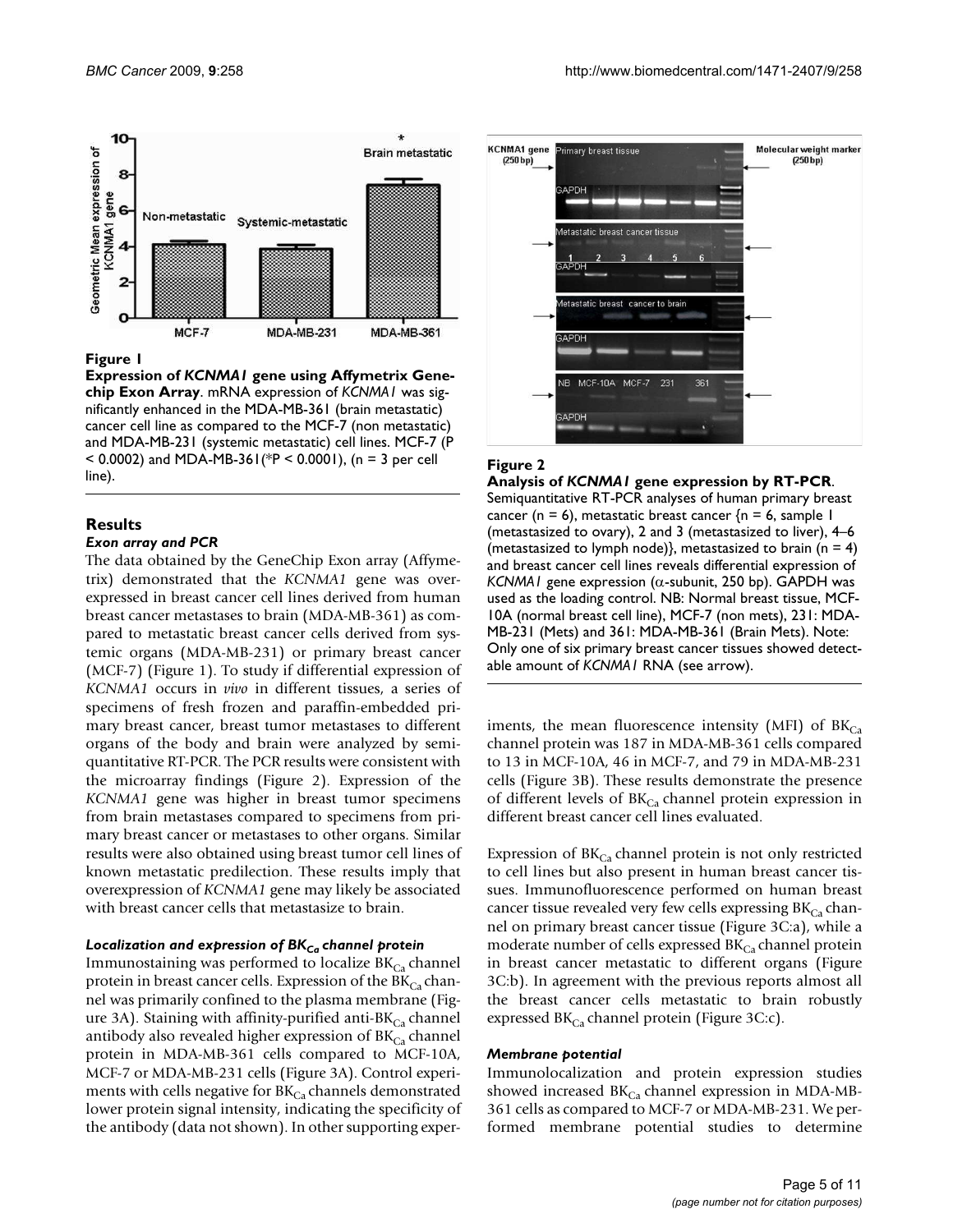

**Localization and expression of BKCa channel protein**. A: Immunofluorescence of breast cancer cell lines stained for  $BK_{Ca}$  channel (green) and nuclei with DAPI (blue). Expression of BK $_{Ca}$  channel was strong in MDA-MB-231 and MDA-MB-361, weak in MCF-7 and indiscernible in MCF-10A. Stains were repeated twice. B: Flow cytometric detection of  $BK_{C_2}$  channel protein expression in various breast cell lines. Representative histograms from (a) MCF-10A, (b) MCF-7, (c) MDA-MB-231, and (d) MDA-MB-361 showing expression of BK<sub>Ca</sub> channel protein. C: Immunofluorescence of anti-BK<sub>Ca</sub> channels antibody on human breast cancer tissue. Antibody labeled in green (FITC), nuclei counterstained in blue (DAPI). (a) Very few cells show BK $_{Ca}$  channels staining in the primary breast cancer tissue (n = 6, See large arrow). Note: Absence of green staining in most of the cells also indicates specificity of the antibody (See small arrows). (b) Systemic metastatic breast cancer (lymph node) shows an increased number of cells stained with  $BK_{Ca}$  channel antibody (n = 6; See large arrows). (c) All breast cancer tissue metastatic to the brain are strongly positive for the BK<sub>Ca</sub> channels (n = 4). Magnification = 400×. D: Representative H&E staining of breast tumor tissue sections.

whether the overexpressed  $BK_{Ca}$  channels show increased functional activity using the FLIPR Membrane Potential Assay kit on the FLEX station. Hyperpolarization is reflected as decrease in fluorescence at 565 nm. A specific  $BK_{Ca}$  channel activator, NS-004, was added to the cells in a dose-dependent manner, and an optimum concentration of 50 μM was established (data not shown), for further studies. All the four breast cancer cell lines listed above showed hyperpolarization after the addition of NS-004 and the effect lasted for more than 300 seconds. The hyperpolarizing action of NS-004 was most marked in MDA-MB-361 cell lines (Figure 4) compared to other

breast cancer cell lines. These results demonstrate that  $BK_{Ca}$  channels in MDA-MB-361 and other breast cancer cell lines were functional. IBTX (10 nM), a  $BK_{Ca}$  channel antagonist, blocked the membrane hyperpolarization in all the breast cancer cells tested. In addition, transient silencing of functional  $BK_{Ca}$  channels by siRNA was performed. After testing different concentrations of siRNA (10–75 nM) 30 nM was determined to be optimum (>30 nM was toxic to cells, data not shown). Exposure of the breast cancer cells lines to 30 nM siRNA inhibited NS-004 induced activity of  $BK_{Ca}$  channels by 65–70% in MCF-10A and MCF-7, and 75–85% reduction MDA-MB-231 and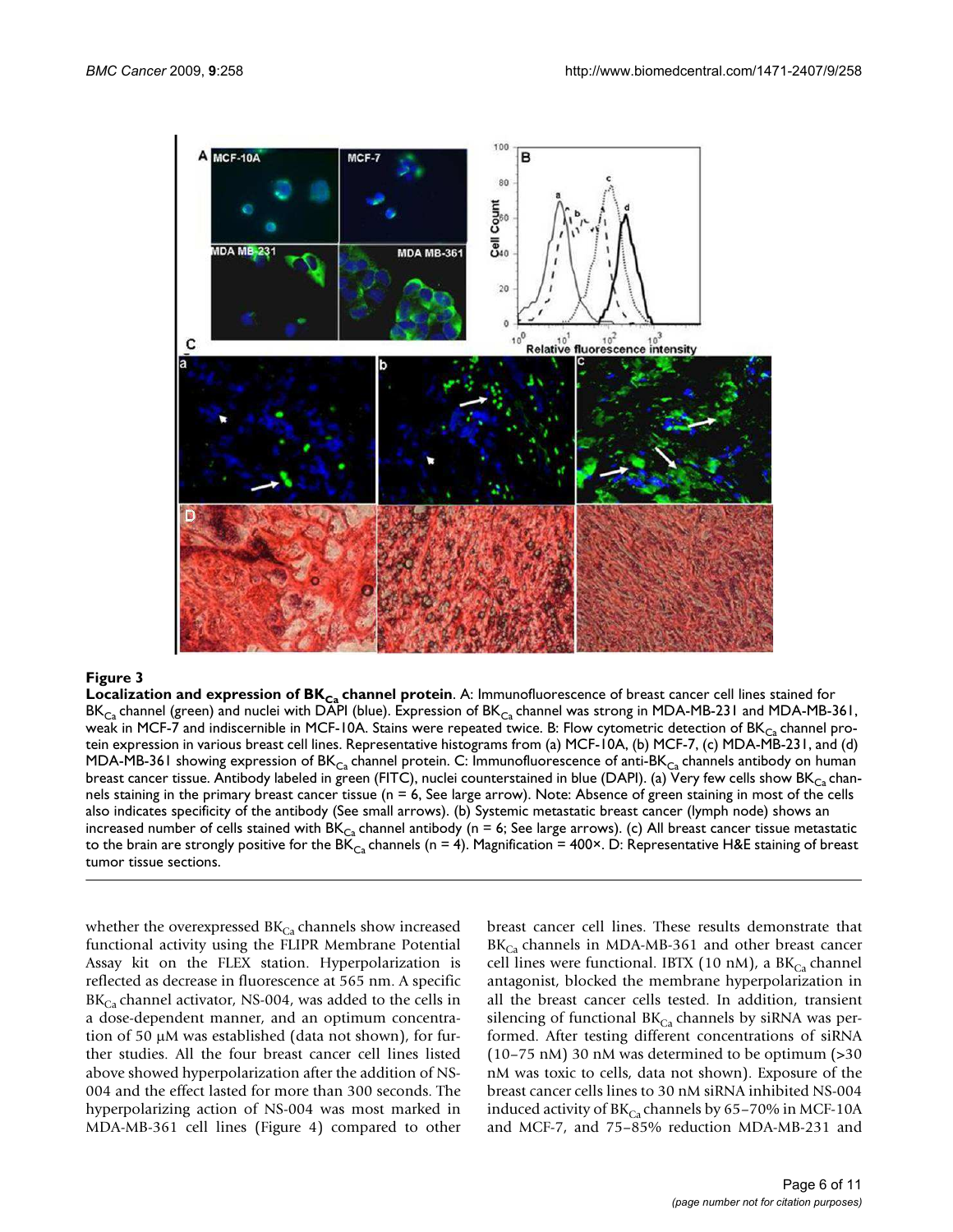

Differential BK<sub>Ca</sub> channel activity measured by mem**brane potential in breast cancer cell lines**. The BK<sub>Ca</sub> channel activity was measured in the presence of its activator NS-004 with and without siRNA for *KCNMA1* gene. Pretreatment of breast cancer cell lines with siRNA significantly (\*p < 0.046;  $*p$  < 0.001) inhibited the BK<sub>Ca</sub> channel activity following addition of NS-004. *Note*: Decreased drop in fluorescence (indicator of  $BK_{Ca}$  channel opening/activity) of siRNA + NS-004- treated cells compared to NS-004 treated cells demonstrates that  $BK_{Ca}$  channel activity was inhibited by addition of siRNA to cells, as fluorescence quenching is an indirect measure of K<sup>+</sup> ion-mediated hyperpolarization (hyperpolarization is caused by efflux of  $K^+$  through  $K^+$  channels), shown in the Y-axis. Bars represent the mean and standard error of the mean obtained from three different experiments in triplicate ( $n = 9$ ).

MDA-MB-361 cells (Figure 4, dark bars). These data indicate that  $BK_{Ca}$  channel activity is functionally distinct in the four breast cancer cell lines studied, being highest in the line that metastasizes preferentially to brain, and can be silenced by a specific  $BK_{Ca}$  channel inhibitor such as IBTX or by treatment with siRNA.

#### *BKCa channel inhibition and effect on breast cancer cell invasiveness*

 $BK<sub>Ca</sub>$  channels are known to enhance the invasion of tumor cells. Therefore, we studied the effect of increased activity of  $BK_{Ca}$  channels on the invasion of breast cancer cells into Matrigel-coated membranes in a Transwell chamber. No invasion was observed with MCF-10A cells, while MDA-MB-361 cells were more invasive than MCF-7 or MDA-MB-231 cells (Figure 5A). Interestingly the enhanced invasiveness of MDA-MB-361 cells was inhibited by only 50% by IBTX while invasion of MCF-7 was inhibited by 80% by IBTX (Figure 5B) suggesting that  $BK<sub>Ca</sub>$  channels may play a greater role in the invasion of MCF-7 cells. Furthermore, treating cells with siRNA that targeted the *KCNMA1* gene inhibited the invasion of breast cancer cell lines to a similar extent as did treating them with IBTX (Figure 5B). These results clearly suggest that  $BK<sub>Ca</sub>$  channels may play a role in invasion of breast

cancer cells because inhibition of  $BK_{Ca}$  channels significantly attenuated the invasion process.

#### *Transendothelial migration (TEM) of breast cancer cells*

The effect of IBTX and siRNA on the capacity of breast cancer cells to invade a human brain microvascular endothelial cell monolayer (HCMEC/D3) *in vitro* was measured by a TEM assay as described by Kusama et al [19]. Non-brain metastatic breast cancer cells (MDA-MB-231) showed 65– 70% less TEM than did brain metastatic breast cancer cells (MDA-MB-361) (Figure 6A), while normal breast epithelial cells (MCF-10A) did not show detectable TEM. IBTX inhibited the TEM of MCF-7 cells by 48% and migration of MDA-MB-361 cells by 69% (Figure 6B). The inhibition of TEM was similar when siRNA was used to suppress expression of the *KCNMA1* gene (Figure 6B). These results clearly demonstrate that either chemical or biological inhibition of  $BK_{Ca}$  channels might significantly decrease breast cancer metastasis to brain.

#### **Discussion**

Genetic damage or alteration of primary tumor characteristics potentiates cancer metastasis to distant organs including brain. Tumor metastasis is a clonally selective process that occurs as part of tumor progression, a concept that has been supported by experimental [10] and clinical research. Generally, breast cancer metastasis is the hallmark of an aggressive tumor, resistant to treatment. Molecular factors that may contribute to organ-specific metastasis of breast cancer to lung and bone have been identified [20,21]. However, it is not clear how and why certain patients with primary breast cancers develop brain metastases, while in other patients tumors remain confined to the primary sites. Recent investigations in patients with metastatic lung and breast cancers reported alarming rates of brain metastases in both instances. For example, among metastatic breast cancer patients with HER2 positive tumors, the incidence of brain metastases varied from 26% to 48% (8–12). The brain and its supporting structures represent a unique environment for metastatic growth. Molecular factors contributing to the survival of tumor cells in metastatic lesions may be organ specific and could further influence the tumor cells with respect to their gene and protein expression, growth dynamics, and non-responsiveness to treatment. Unraveling the mechanism that drives the metastatic machinery in these cancer cells may offer insights into how to limit or potentially prevent this lethal process.

We showed that the biochemical opening of BTB with  $BK_{Ca}$  channel modulators increases the BTB permeability and enhance delivery of hydrophilic therapeutic drugs or small- to large-sized molecules, anti-tumor compounds, therapeutic proteins and viral vectors *in vivo* to brain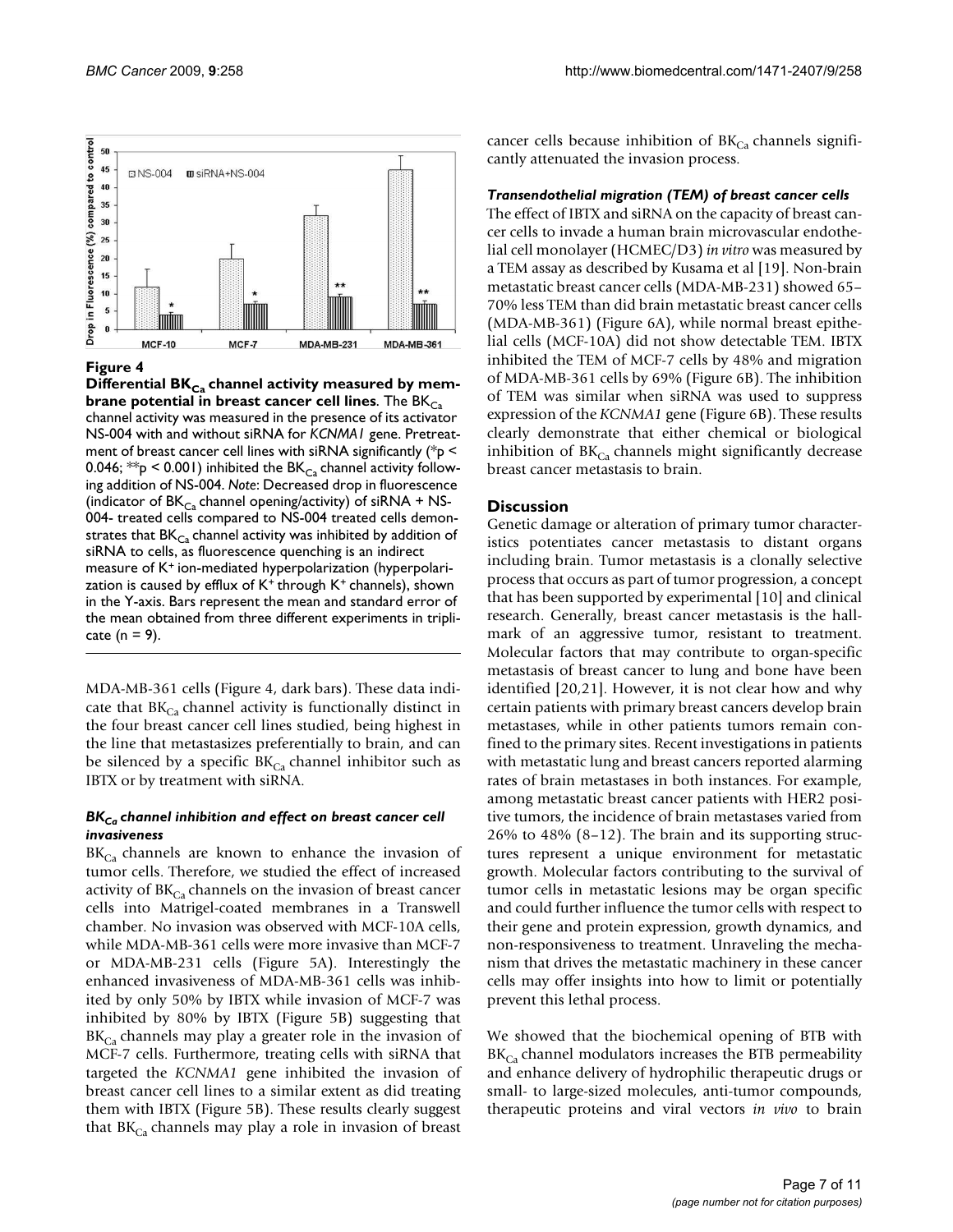

*KCNMA1* **expression promotes breast cancer cell invasion**. A: Representative images of breast cancer cells that have migrated through the Matrigel coated transwell and adhered to the lower surface of the filters. The migrated cells were stained with crystal violet (see arrows). B: Breast cancer cells pretreated with IBTX or siRNA to silence the *KCNMA1* gene demonstrated significantly (\*P < 0.03; \*\*P < 0.001) reduced BK<sub>Ca</sub> channel mediated invasion compared to untreated breast cancer cell lines. Data are expressed as percentage of migration in the untreated controls (100%). Bars represent mean ± the standard error of the mean obtained from three different experiments ( $n = 3$ ).

tumors selectively with little or no drug delivery to normal brain [17,22-24].

Increasingly, targeted molecular therapy is gaining popularity, especially the use of humanized monoclonal antibodies. Although targeting oncogenes expressed on tumor cells is one viable cancer treatment strategy, oncologists often need to target additional molecules related to tumor stroma that promote tumor metastasis and growth. We used gene expression profile study to identify increased *KCNMA1* expression in a breast cancer cell line metastatic to brain (MDA-MB-361) (Figure 1) as compared to expression in a primary, breast cancer cell line (MCF-7) or breast cancer cell line metastatic to other organs (MDA-MB-231) of the body but not to brain. Others have shown an up-regulation of  $BK_{Ca}$  channels as a novel mechanism for producing the malignant phenotype of human tumor cells [14]. Our results clearly demonstrate that the *KCNMA1* is upregulated in the MDA-MB-361 cell line (Figure 1). RT-PCR data (Figure 2) from tumor tissues and from breast cancer cell lines further supported these findings, suggesting a close association between level of  $BK_{Ca}$ channel expression and metastasis to brain. In agreement

with the PCR results on breast cancer cell lines, immunocytochemistry results showed strong expression of  $BK_{Ca}$ channels in MDA-MB-361 cells (Figure 3A) as compared to MCF-10A cells (Figure 3A). The presence of the  $BK_{Ca}$ channel protein was also confirmed using flow cytometry (Figure 3B). The immuno staining of the sections from human breast cancer tissue indicated that  $BK_{C_3}$  channel protein expression was pervasive in metastatic brain tumors (Figure 3C:c) compared to primary cancers and those metastatic to other organs (Figure 3C:a&b). In addition, we showed that  $BK_{Ca}$  channel is pharmacologically functional by knocking down the *KCNMA1* gene with siRNA, which has led to a decrease in activity (drop in fluorescence) in all the cell lines studied (Figure 4). The  $BK_{Ca}$ channel activation was 3-fold higher in breast cancer cells metastatic to brain (MDA-MB-361) than in normal breast cells (MCF-10A) (Figure 4). These results confirm higher expression of  $BK<sub>Ca</sub>$  channels on brain specific metastatic breast cells (MDA-MB-361) than in normal breast cells and non-brain metastatic breast cancer cells (MDA-MB-231). These findings corroborate the immunostaining data (Figure 3A) and are consistent with our previous studies showing overexpression of  $BK_{Ca}$  channels in glio-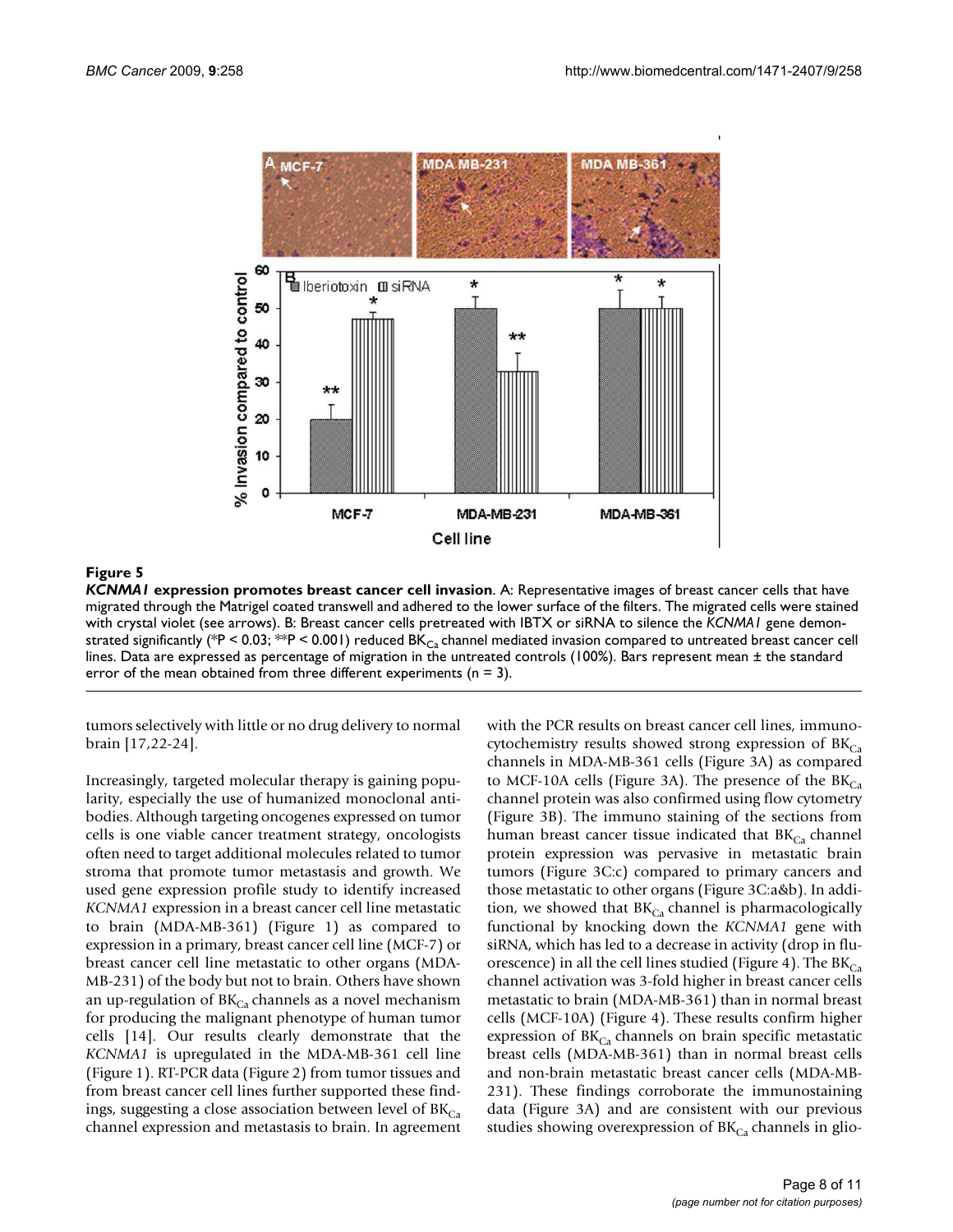

**Effects of IBTX and siRNA on transendothelial migration of breast cancer cells**. A: Representative images of breast cancer cells that adhered to monolayer of the human brain microvasculature endothelial cell line HCMEC/D3. The adherent breast cancer cells appear white in color against the background of HCMEC/D3. (See arrows). B: Breast cancer cells pretreated with IBTX or siRNA to silence the *KCNMA1* gene demonstrated significantly (\*P < 0.05; \*\*P < 0.001) reduced BK<sub>Ca</sub> channel mediated-TEM of breast cancer cells across HCMEC/D3 monolayer compared to untreated control. Data is presented as percentage migration of treated breast cancer cells compared with migration of untreated controls (100%); Bars represent the mean  $\pm$  standard error of the mean obtained from three different experiments (n = 3).

mas and in endothelial cells surrounding malignant brain tumors [17]. Other investigators have also demonstrated over expression of  $BK_{Ca}$  channels to correlate with increased malignancy of human gliomas [25]. Other type of  $K^+$ channel (KCNK9) was also shown to have oncogenic properties in breast cancer [26]. Taken together our data suggest that there may be an association between  $BK_{Ca}$ channel overexpression and breast cancer metastasis to brain.

The most recent electrophysiological information about  $BK<sub>Ca</sub>$  channels came from studies on vertebrate cells with the patch clamp [27]. The cDNAs of  $BK_{Ca}$  channels have been cloned, and its 7-transmembrane topology has been identified. The N-terminus of  $BK_{Ca}$  channels is in the extracellular space because an additional transmembrane segment called S0 precedes the canonical S1 through S6 transmembrane segments. With fixed level of intracellular  $Ca^{2+}$  [Ca<sup>2+</sup>]<sub>i</sub>, BK<sub>Ca</sub> channels behave like delayed-rectifier K+ channels, activating with depolarization where the gating rates and the resulting probability of being open are also sensitive functions of  $[Ca^{2+}]_i$ .

Various therapeutic suggestions have been made by investigators based on genome-wide expression analysis of breast cancers, such as adjusting the intensity of current chemotherapy based on cancer subtypes as defined by gene expression signatures [28]. Unfortunately, because a large number of genes with many diverse functions are identified as prognostic signatures, the lists of genes may yield excellent prognostic markers without revealing much of the underlying biological mechanisms thereby providing little guidance for a course of action. In contrast our study showed that inhibition of  $BK_{Ca}$  channels using either a siRNA or specific chemical inhibitor significantly reduces *in vitro* the invasive capability of the breast cancer cell lines (Figure 5). This finding further requires validation in biological tumor models. Surprisingly the decrease in the invasive capability of MCF-7 following the addition of  $BK_{Ca}$  channel inhibitor IBTX was greater than that observed in MDA-MB-361 cells. One possible explanation could be that MDA-MB-361 cells are HER2 positive, which may induce the breast cancer cells to metastasize to brain. Furthermore, HER2 expression may skew the  $BK_{Ca}$ channel induced invasiveness of MDA-MB-361 cells,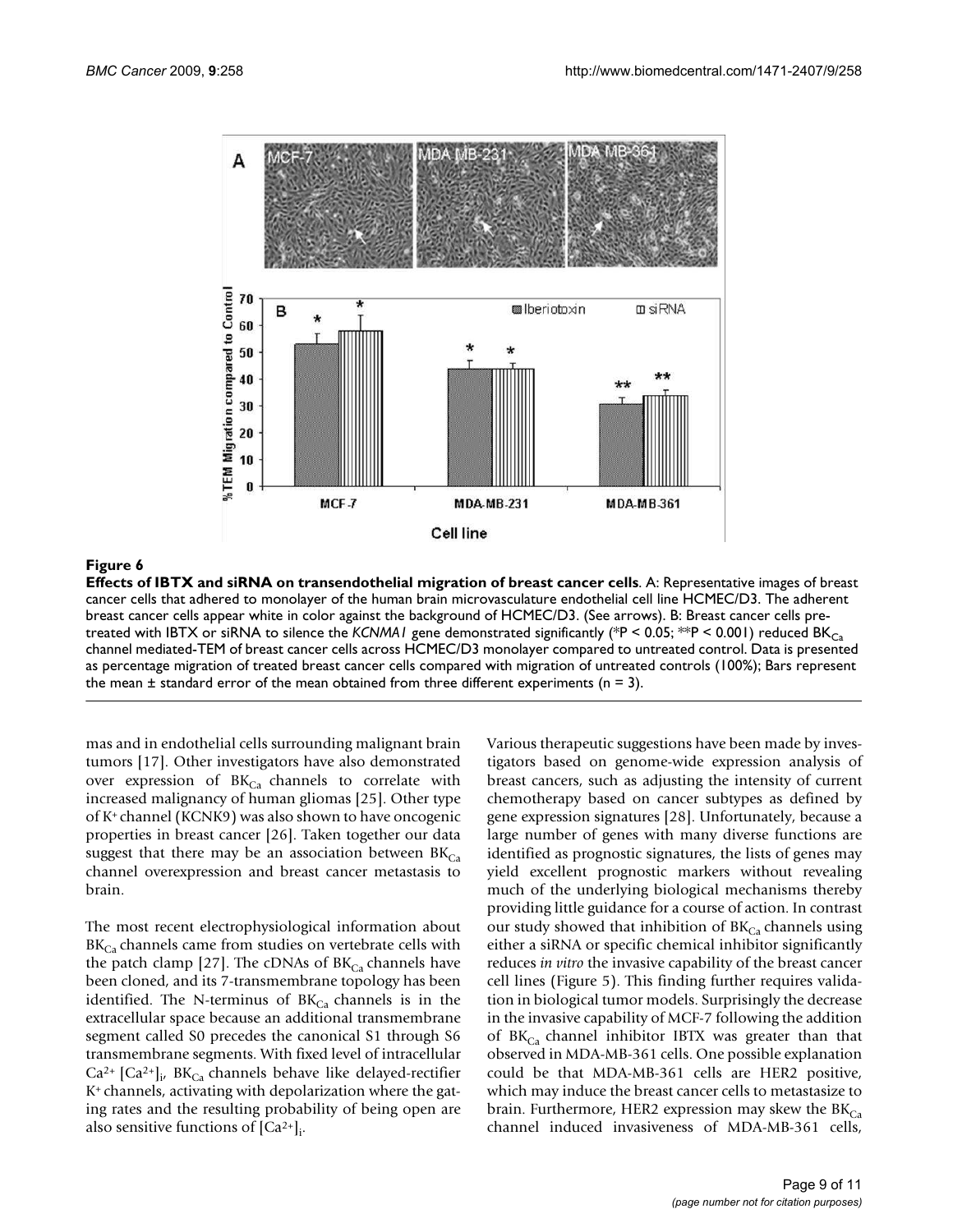while MCF-7 (HER2 negative) cells may depend predominantly on  $BK_{Ca}$  channels for invasion.

The unique properties of the brain may explain the propensity of certain breast cancer cells to metastasize to the brain. Specifically the brain vascular endothelial cells forming the BBB are significantly different from the systemic endothelial cells [29]. A key event in brain metastasis is TEM of breast cancer cells. We examined whether inhibition of  $BK_{Ca}$  channels expressed in breast cancer cells metastatic to brain, prevents TEM of MCF-7, MDA-MB-231, and MDA-MB-361 cells across the monolayer of HCMEC/D3 cells. As anticipated, targeting *KCNMA1* with siRNA or  $BK_{Ca}$  channels with IBTX significantly decreased the TEM of MCF-7, MDA-MB-231, and MDA-MB-361 cells across the monolayer of HCMEC/D3 (Figure 6). Most importantly a normal breast cell line (MCF-10A) did not exhibit TEM even when the  $BK_{Ca}$  channels were activated with NS-004 (data not shown). Our data suggest that increased TEM, at least in part, requires increased  $BK_{Ca}$ channel expression and/or activity. Thus, blocking  $BK_{Ca}$ channel function potentially may delay or prevent breast cancer metastasis to the brain. In summary, we showed that  $BK_{Ca}$  channels are overexpressed in breast cancer cells metastatic to brain. The high expression level correlated with  $BK_{Ca}$  channel activity, invasion and TEM of the breast cancer cells metastatic to brain.

#### **Conclusion**

Tumor metastasis is a complex and highly regulated process involving multiple tumor-host interactions. Accurately determining breast cancer's risk of metastasis to other organs including brain will improve the capacity of clinicians to decide on optimal patient management. Identifying organ-specific *KCNMA1* gene involved in metastatic process, and developing targeted therapies against *KCNMA1* will hopefully lead to better treatments for this deadly metastatic disease. Furthermore, advances in the identification of contributing factors including the role of *KCNMA1* in the metastatic processes, as well as understanding its function and regulation may result in the development of targeted agents to suppress  $BK_{Ca}$  channel over expression in breast cancers.

#### **Abbreviations**

BBB: Blood-brain barrier;  $BK_{Ca}$ : maxi calcium-activated voltage sensitive potassium; *KCNMA1*: BK<sub>Ca</sub> channel αsubunit gene; CCD: Charge couple device; PBS: Phosphate-buffered-saline; PCR: Polymerase chain reaction; MgCl<sub>2</sub>: Magnesium chloride; FITC: Fluorescein isothiocyanate; FLIPR: Fluorescent Imaging Plate Reader; NS-004: 1-(5-chloro-2-hydroxyphenyl)-5-trifluoromethyl-1,3-

dihydro-2-benzimidazol-2-one; IBTX: Iberiotoxin; DMEM: Dulbecco's Modified Eagle's Medium; MFI: Mean fluorescence intensity; CNS: Central nervous system;

TEM: Transendothelial migration; MHUMC: Memorial Health University Medical Center.

#### **Competing interests statement**

The authors declare that they have no competing interests.

#### **Authors' contributions**

DK contributed 50% in all aspects of this work. UTS helped in the exon array and PCR studies. BW, IAR and POC provided the human brain microvasculature endothelial cells and helped to draft the manuscript. EAM performed statistical and microarray data analyses. NSN participated in conception, design, and coordination of the study and helped drafting the manuscript. All authors read and approved the final manuscript.

#### **Acknowledgements**

This work was supported in part by the Georgia Cancer Coalition award and the faculty funding to NSN from Memorial Health University Medical Center, Savannah, GA.

#### **References**

- 1. Chang EL, Lo S: **[Diagnosis and management of central nervous](http://www.ncbi.nlm.nih.gov/entrez/query.fcgi?cmd=Retrieve&db=PubMed&dopt=Abstract&list_uids=14530493) [system metastases from breast cancer.](http://www.ncbi.nlm.nih.gov/entrez/query.fcgi?cmd=Retrieve&db=PubMed&dopt=Abstract&list_uids=14530493)** *Oncologist* 2003, **8(5):**398-410.
- 2. Lassman AB, DeAngelis LM: **[Brain metastases.](http://www.ncbi.nlm.nih.gov/entrez/query.fcgi?cmd=Retrieve&db=PubMed&dopt=Abstract&list_uids=12690643)** *Neurol Clin* 2003, **21(1):**1-23. vii
- 3. Lin NU, Bellon JR, Winer EP: **[CNS metastases in breast cancer.](http://www.ncbi.nlm.nih.gov/entrez/query.fcgi?cmd=Retrieve&db=PubMed&dopt=Abstract&list_uids=15337811)** *J Clin Oncol* 2004, **22(17):**3608-3617.
- 4. Boogerd W, Vos VW, Hart AA, Baris G: **[Brain metastases in](http://www.ncbi.nlm.nih.gov/entrez/query.fcgi?cmd=Retrieve&db=PubMed&dopt=Abstract&list_uids=8509821) [breast cancer; natural history, prognostic factors and out](http://www.ncbi.nlm.nih.gov/entrez/query.fcgi?cmd=Retrieve&db=PubMed&dopt=Abstract&list_uids=8509821)[come.](http://www.ncbi.nlm.nih.gov/entrez/query.fcgi?cmd=Retrieve&db=PubMed&dopt=Abstract&list_uids=8509821)** *J Neurooncol* 1993, **15(2):**165-174.
- 5. DiStefano A, Yong Yap Y, Hortobagyi GN, Blumenschein GR: **[The](http://www.ncbi.nlm.nih.gov/entrez/query.fcgi?cmd=Retrieve&db=PubMed&dopt=Abstract&list_uids=498057) [natural history of breast cancer patients with brain metas](http://www.ncbi.nlm.nih.gov/entrez/query.fcgi?cmd=Retrieve&db=PubMed&dopt=Abstract&list_uids=498057)[tases.](http://www.ncbi.nlm.nih.gov/entrez/query.fcgi?cmd=Retrieve&db=PubMed&dopt=Abstract&list_uids=498057)** *Cancer* 1979, **44(5):**1913-1918.
- 6. Sparrow GE, Rubens RD: **[Brain metastases from breast cancer:](http://www.ncbi.nlm.nih.gov/entrez/query.fcgi?cmd=Retrieve&db=PubMed&dopt=Abstract&list_uids=7318273) [clinical course, prognosis and influence of treatment.](http://www.ncbi.nlm.nih.gov/entrez/query.fcgi?cmd=Retrieve&db=PubMed&dopt=Abstract&list_uids=7318273)** *Clin Oncol* 1981, **7(4):**291-301.
- 7. Bendell JC, Domchek SM, Burstein HJ, Harris L, Younger J, Kuter I, Bunnell C, Rue M, Gelman R, Winer E: **[Central nervous system](http://www.ncbi.nlm.nih.gov/entrez/query.fcgi?cmd=Retrieve&db=PubMed&dopt=Abstract&list_uids=12784331)** metastases in women who receive trastuzumab-based ther-<br>apy for metastatic breast carcinoma. *Cancer* 2003. [apy for metastatic breast carcinoma.](http://www.ncbi.nlm.nih.gov/entrez/query.fcgi?cmd=Retrieve&db=PubMed&dopt=Abstract&list_uids=12784331) **97(12):**2972-2977.
- 8. Lower EE, Drosick DR, Blau R, Brennan L, Danneman W, Hawley DK: **[Increased rate of brain metastasis with trastuzumab therapy](http://www.ncbi.nlm.nih.gov/entrez/query.fcgi?cmd=Retrieve&db=PubMed&dopt=Abstract&list_uids=12864939) [not associated with impaired survival.](http://www.ncbi.nlm.nih.gov/entrez/query.fcgi?cmd=Retrieve&db=PubMed&dopt=Abstract&list_uids=12864939)** *Clin Breast Cancer* 2003, **4(2):**114-119.
- 9. Shmueli E, Wigler N, Inbar M: **[Central nervous system progres](http://www.ncbi.nlm.nih.gov/entrez/query.fcgi?cmd=Retrieve&db=PubMed&dopt=Abstract&list_uids=14746856)**sion among patients with metastatic breast cancer respond-<br>ing to trastuzumab treatment. Eur J Cancer 2004, [ing to trastuzumab treatment.](http://www.ncbi.nlm.nih.gov/entrez/query.fcgi?cmd=Retrieve&db=PubMed&dopt=Abstract&list_uids=14746856) **40(3):**379-382.
- 10. Palmieri D, Bronder JL, Herring JM, Yoneda T, Weil RJ, Stark AM, Kurek R, Vega-Valle E, Feigenbaum L, Halverson D, *et al.*: **[Her-2](http://www.ncbi.nlm.nih.gov/entrez/query.fcgi?cmd=Retrieve&db=PubMed&dopt=Abstract&list_uids=17483330) [overexpression increases the metastatic outgrowth of](http://www.ncbi.nlm.nih.gov/entrez/query.fcgi?cmd=Retrieve&db=PubMed&dopt=Abstract&list_uids=17483330)**  $\ddot{c}$  cells in the brain. **67(9):**4190-4198.
- 11. Huang Y, Rane SG: **[Potassium channel induction by the Ras/Raf](http://www.ncbi.nlm.nih.gov/entrez/query.fcgi?cmd=Retrieve&db=PubMed&dopt=Abstract&list_uids=7527041) [signal transduction cascade.](http://www.ncbi.nlm.nih.gov/entrez/query.fcgi?cmd=Retrieve&db=PubMed&dopt=Abstract&list_uids=7527041)** *J Biol Chem* 1994, **269(49):**31183-31189.
- 12. Ding H, Roncari L, Shannon P, Wu X, Lau N, Karaskova J, Gutmann DH, Squire JA, Nagy A, Guha A: **[Astrocyte-specific expression of](http://www.ncbi.nlm.nih.gov/entrez/query.fcgi?cmd=Retrieve&db=PubMed&dopt=Abstract&list_uids=11325859) [activated p21-ras results in malignant astrocytoma forma](http://www.ncbi.nlm.nih.gov/entrez/query.fcgi?cmd=Retrieve&db=PubMed&dopt=Abstract&list_uids=11325859)[tion in a transgenic mouse model of human gliomas.](http://www.ncbi.nlm.nih.gov/entrez/query.fcgi?cmd=Retrieve&db=PubMed&dopt=Abstract&list_uids=11325859)** *Cancer Res* 2001, **61(9):**3826-3836.
- 13. Liu X, Chang Y, Reinhart PH, Sontheimer H, Chang Y: **[Cloning and](http://www.ncbi.nlm.nih.gov/entrez/query.fcgi?cmd=Retrieve&db=PubMed&dopt=Abstract&list_uids=11880513) [characterization of glioma BK, a novel BK channel isoform](http://www.ncbi.nlm.nih.gov/entrez/query.fcgi?cmd=Retrieve&db=PubMed&dopt=Abstract&list_uids=11880513) [highly expressed in human glioma cells.](http://www.ncbi.nlm.nih.gov/entrez/query.fcgi?cmd=Retrieve&db=PubMed&dopt=Abstract&list_uids=11880513)** *J Neurosci* 2002, **22(5):**1840-1849.